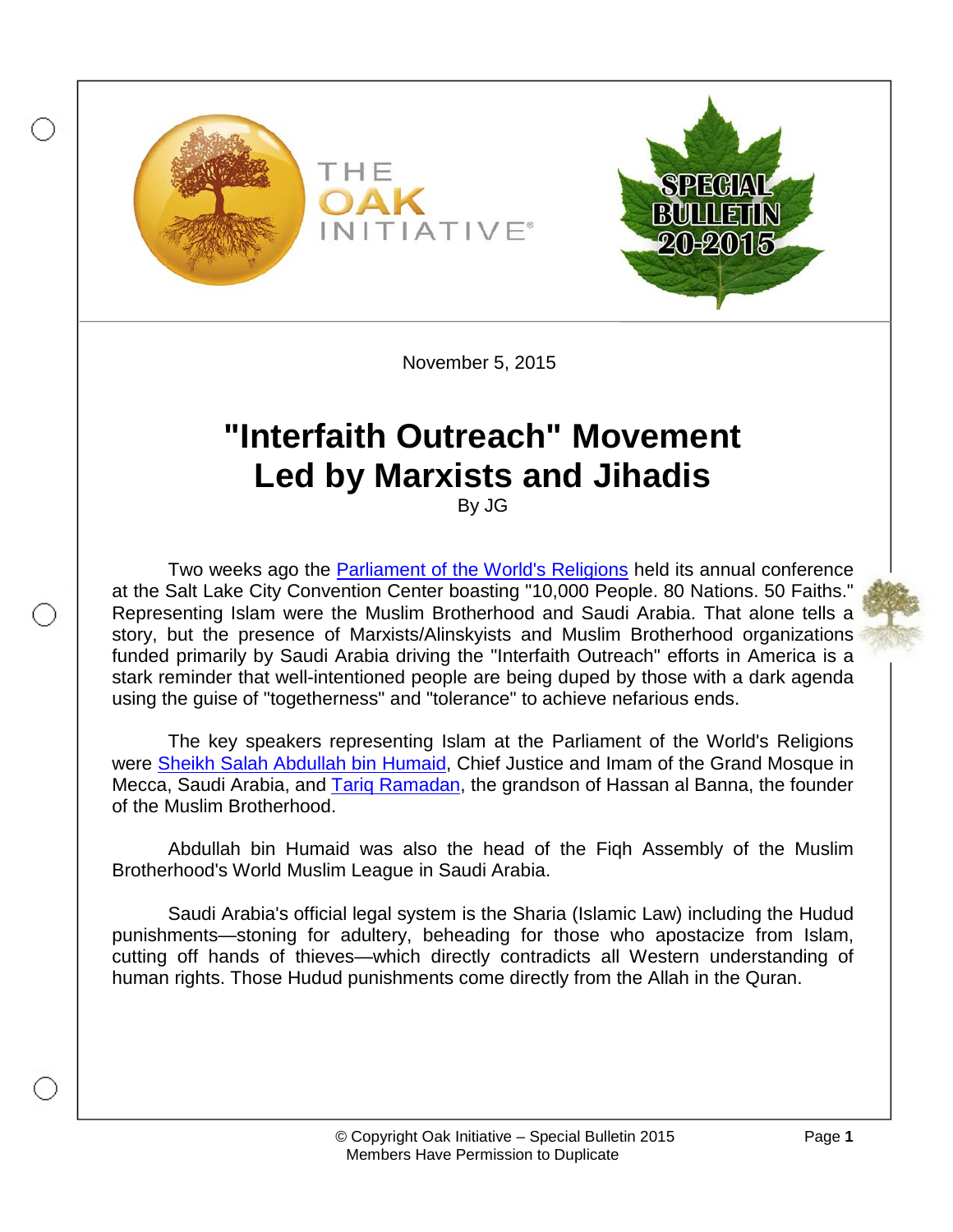

*Sheikh Saleh Abdullah bin Humaid Chief Justice and Imam of the Grand Mosque in Mecca, Saudi Arabia*

Also featured as a speaker at the Parliament's event was Saudi lap-dog and apologist for Islam and the Muslim Brotherhood, [John L. Esposito](http://www.globalmbwatch.com/wiki/john-esposito/) of Georgetown University's [Prince Alwaleed bin Talal Center for Muslim-Christian Understanding.](https://acmcu.georgetown.edu/) Bin Talal is one of the wealthiest Saudi princes in the world and funds the global jihad to the tune of millions of dollars annually.

Funny, I thought Georgetown was a Catholic University.



*Tariq Ramadan International face of the Muslim Brotherhood and grandson of the MB founder*

Tariq Ramadan continues to travel the world with a smile on his face fooling Western leaders, especially religious leaders, who view him as a nice man with a peaceful message. Yet, as one of the leading faces for the International Muslim Brotherhood, he supports Civilization Jihad to overthrow un-Islamic governments and replace them with Sharia because that is the Muslim Brotherhood's stated goal.

The Islamic Society of North America (ISNA), the Islamic Circle of North America (ICNA), the Council on American Islamic Relations (CAIR) and affiliates of these organizations are the key drivers of the U.S. Interfaith movement. ICNA is a part of the Muslim Brotherhood's U.S. efforts; ISNA is a Hamas support entity; and CAIR is a Hamas organization according to evidence in the largest terrorism financing and Hamas trial ever successfully prosecuted in U.S. history (US v HLF, Dallas 2008).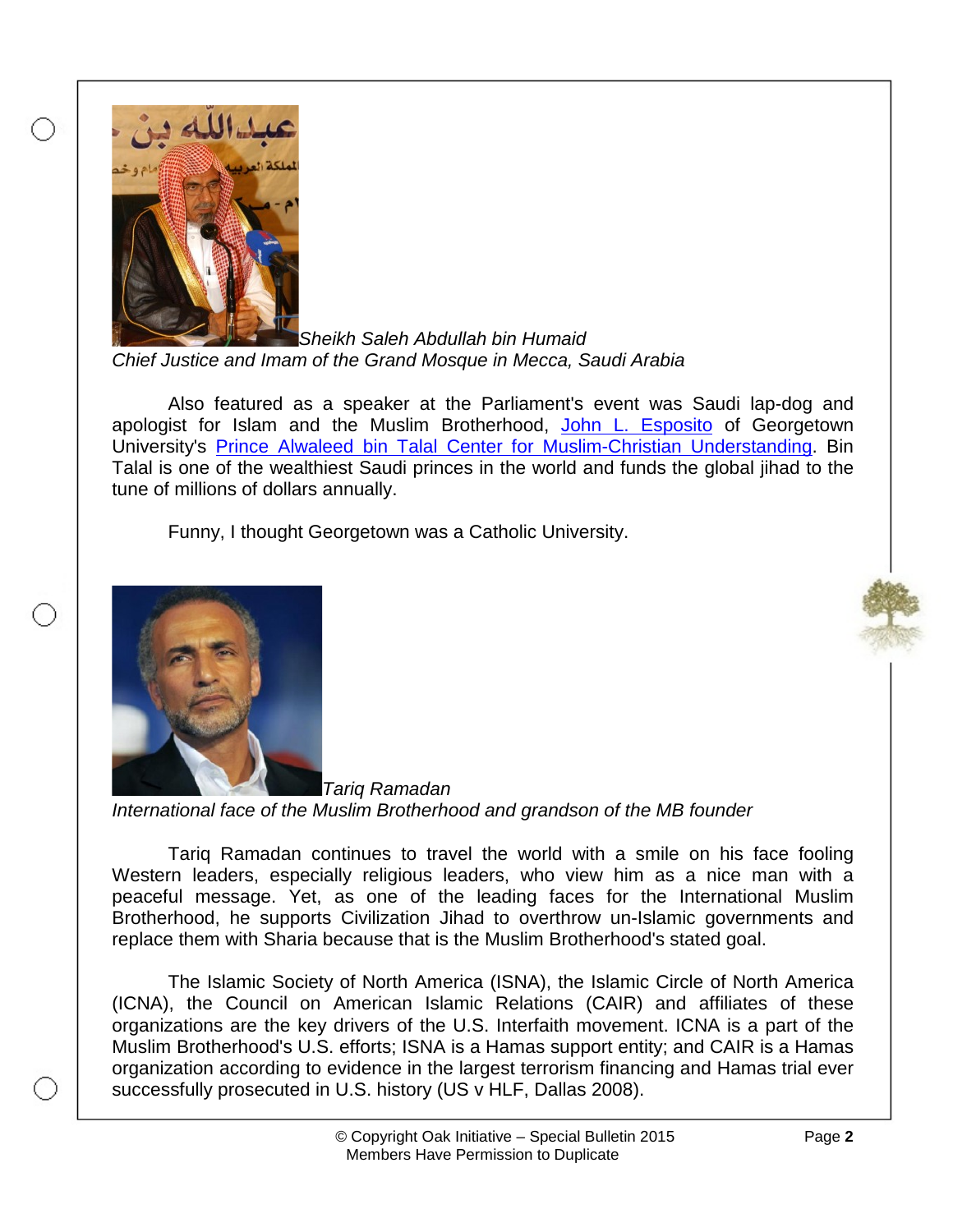"Left-wing religious" organizations like the Virginians Organized for Interfaith Community Engagement (VOICE) are directly partnered with the Saul Alinsky organization the Industrial Areas Foundation (IAF). The VOICE website is directly tied to IAF—www.voice-iaf.org. VOICE dutifully follows the guidance provided by the Muslim Brotherhood Islamic Centers with which they work.



*Saul Alinsky (photo 1965) Marxist Revolutionary, Author of Rules for Radicals dedicated to Lucifer*

Saul Alinsky was a Marxist revolutionary whose book, *Rules for Radicals,* details how to penetrate and overthrow societies. It was dedicated to Lucifer. [Note: President Obama studied Alinsky's lessons and became a "community organizer"—a term coined directly from *Rules for Radicals*].



Why is it so difficult for Christian leaders to understand Islam?

Islam divides the world into two parts: the Dar al Islam (the house of Islam) where Sharia is the law of the land, and the Dar al Harb (the house of war) everywhere else. The purpose of Islam is to eliminate the Dar al Harb until the entire world is under the Dar al Islam and Sharia. Then there is "peace."

The vehicle to accomplish this is called "Jihad."

The Sharia unanimously states lying to non-Muslims is obligatory in the pursuit of obligatory goals. Jihad is obligatory, and 100% of all Islamic Law only defines jihad as "warfare against non-Muslims."

In Islam, Mohammed is considered the "insan al kamil" or "the perfect man." Mohammed himself said, "I have been commanded to fight the people until they testify that there is no god but Allah and that Muhammad is the Messenger of Allah, and perform the prayer, and pay zakat (agreed upon by Al-Bukhari and Muslim on the authority of Ibn `Umar)." Then Mohammed waged war against non-Muslims.

When Christians conduct "outreach" to Muslim communities, they must know the ground truth about what they are getting into, especially when they send others in to do this kind of work.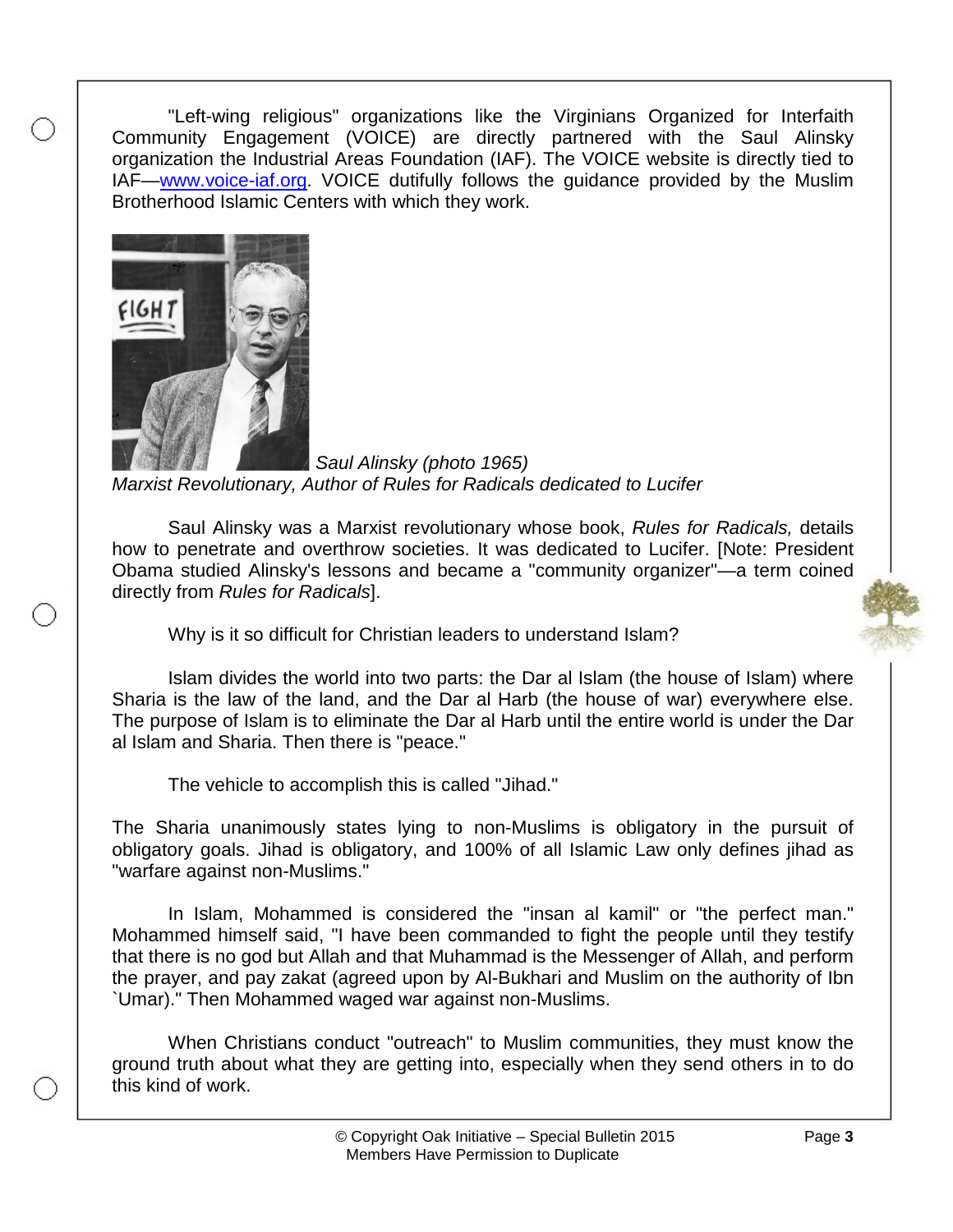Should Saudi Arabia, the Muslim Brotherhood, and Marxist Revolutionaries drive American "Interfaith Outreach?" Whether they should or shouldn't is not truly the point. Currently, they are.

In his seminal work, *Strength to Love*, the Reverend Martin Luther King, Jr. admonished Christians to be tough minded and discerning in their approach to evil. "This prevalent tendency toward soft mindedness is found in man's unbelievable gullibility . . . Soft mindedness often invades religion . . . Soft-minded persons have revised the Beatitudes to read, 'Blessed are the pure in ignorance: for they shall see God.'"

It is time for the flock to demand their pastors speak the truth about Islam, no matter the cost.

This article was originally published on November 3, 2015 on [Understanding the Threat](https://www.understandingthethreat.com/) here: <https://www.understandingthethreat.com/interfaith-outreach-movement-led-by-marxists-and-jihadis/>

**John Guandolo** is the Founder of UnderstandingtheThreat.com, an organization dedicated to providing strategic and operational threat-focused consultation, education, and training for federal, state and local leadership and agencies, and designing strategies at all levels of the community to defeat the enemy.

Mr. Guandolo is a 1989 graduate of the U.S. Naval Academy who took a commission as an Officer in the United States Marine Corps. He served with 2d Battalion 2d Marines as an Infantry Platoon Commander in combat Operations Desert Shield/Storm. From 1991-1996, he served in 2d Force Reconnaissance Company as a Platoon Commander, Assistant Operations Officer, and the unit's Airborne and Diving Officer. During this time, he also deployed to the Adriatic/Bosnia. He served for one year as the Unit Leader for the CINC's In-Extremis Force, directly reporting to a Combatant Commander in a classified mission profile. Mr. Guandolo was a combat diver, military free-fall parachutist, and a graduate of the [U.S. Army Ranger School.](https://en.wikipedia.org/wiki/Ranger_School)

To learn more about Mr. Guandolo, visit his website [https://www.understandingthethreat.com/about/.](https://www.understandingthethreat.com/about/)



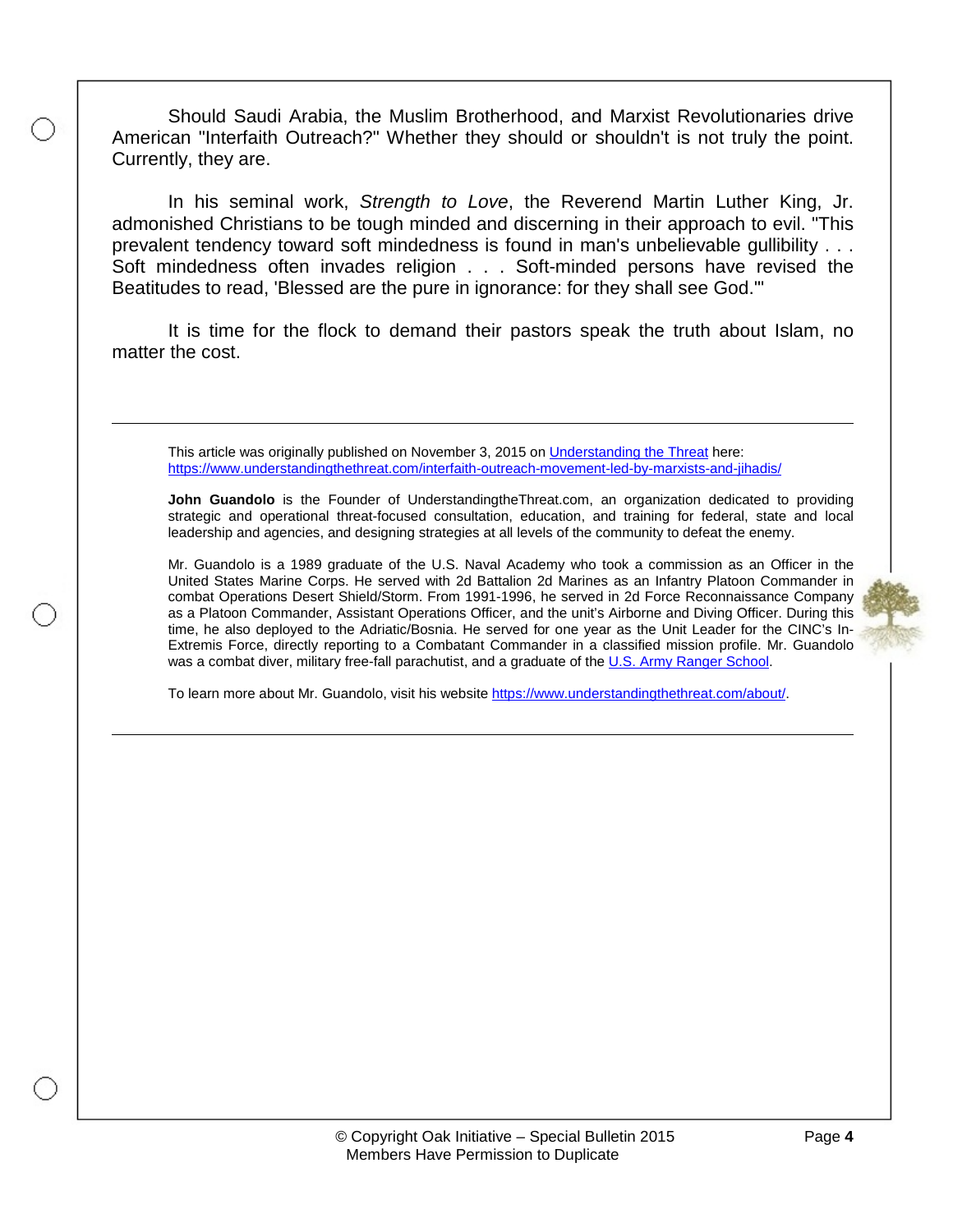# **Specials and Events**

### The Oak Initiative members receive a 20% discount on all products.

(Members must log into their account to receive the discount on line. Or call The Oak Initiative office at 803-547-8217 to place your order over the phone.)



**Army of the Dawn By Rick Joyner** 

## **Coming Soon!!**



Order your copy of *Islam vs The United States* today! **By Nicholas Papanicolaou** 

This book examines the historical, koranic, cultural, political and all-conquering character of many of the followers of Islam. It also exposes the strategic plan of the Muslim Brotherhood for the USA and the as yet unfulfilled obligations of Islamic States under the UN Charter, the Universal Declaration of Human Rights and, even, the very charter of the Organization of Islamic Conference and its fifty six member states. It concludes with a direct analogy and historical precedent to controlling radical Islam today as an all-encompassing way-of-life, namely the





### Order your copy of Danger Close (A Novel) today! By LTG (Ret) W. "Jerry" Boykin

Barely into his twenties and already a highly decorated military hero, Army Special Forces veteran Blake Kershaw is now going to college, studying while recuperating from wounds received in Afghanistan, and planning to re-enter the Army as an officer after graduation. But life tosses Blake a curve when his country approaches him about using his special skills to avert a terrorist plot to

detonate a nuclear device in a major eastern U.S. city. To do that, he would need to become an operative deep within Al-Qaeda's innermost circles-changing his entire identity, even his face. A true patriot, Blake makes the journey into a shadow world that leaves friends, family and, seemingly, even God far behind. But when things go terribly wrong, and his

### Visit our online store to see more books and other media!

country looks set to destroy him, it is God and God's people who intervene.